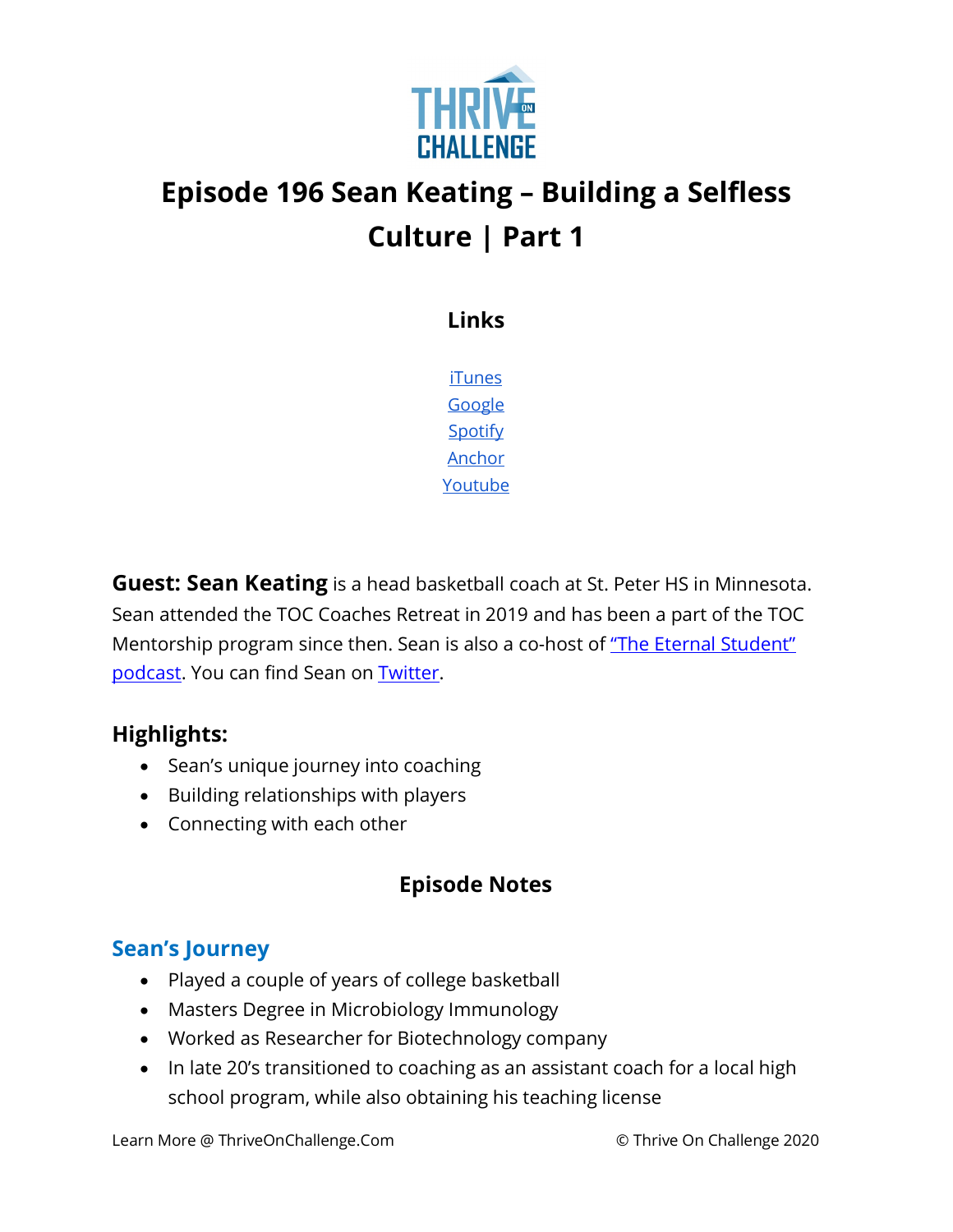

- Was an assistant coach for 4 years
- Has been the head coach at St Peter for 8 years

#### **Early Coaching Challenges**

- Feeling behind due to being detached from the game, felt inferior to other coaches, but this created a motivation resulting in a great work ethic
	- o Consumed John Wooden books
	- o Traveled across country working camps one summer
	- o Went to see Don Meyer speak three times
	- o Spent two years "learning" from other coaches
	- o Didn't know what I didn't know

#### **2019 TOC Retreat Experience**

- Had already been a head coach for five years
- ["The Score Takes Care of Itself"](https://www.amazon.com/Score-Takes-Care-Itself-Philosophy/dp/1591843472) by Bill Walsh had a huge impact



- Annual routine of going off by himself for self-reflection or an educational opportunity to meet with another coach
- Changing of environment to reflect and learn has a positive impact
- Felt isolated on the "Changing Culture" front, the opportunity to be surrounded by like minded coaches seeking to learn more about it was intriguing

#### **Impact of the TOC Mentorship Program**

• Having a "cheat code" not only to strategies, but practical things our team can implement

Learn More @ ThriveOnChallenge.Com © Thrive On Challenge 2020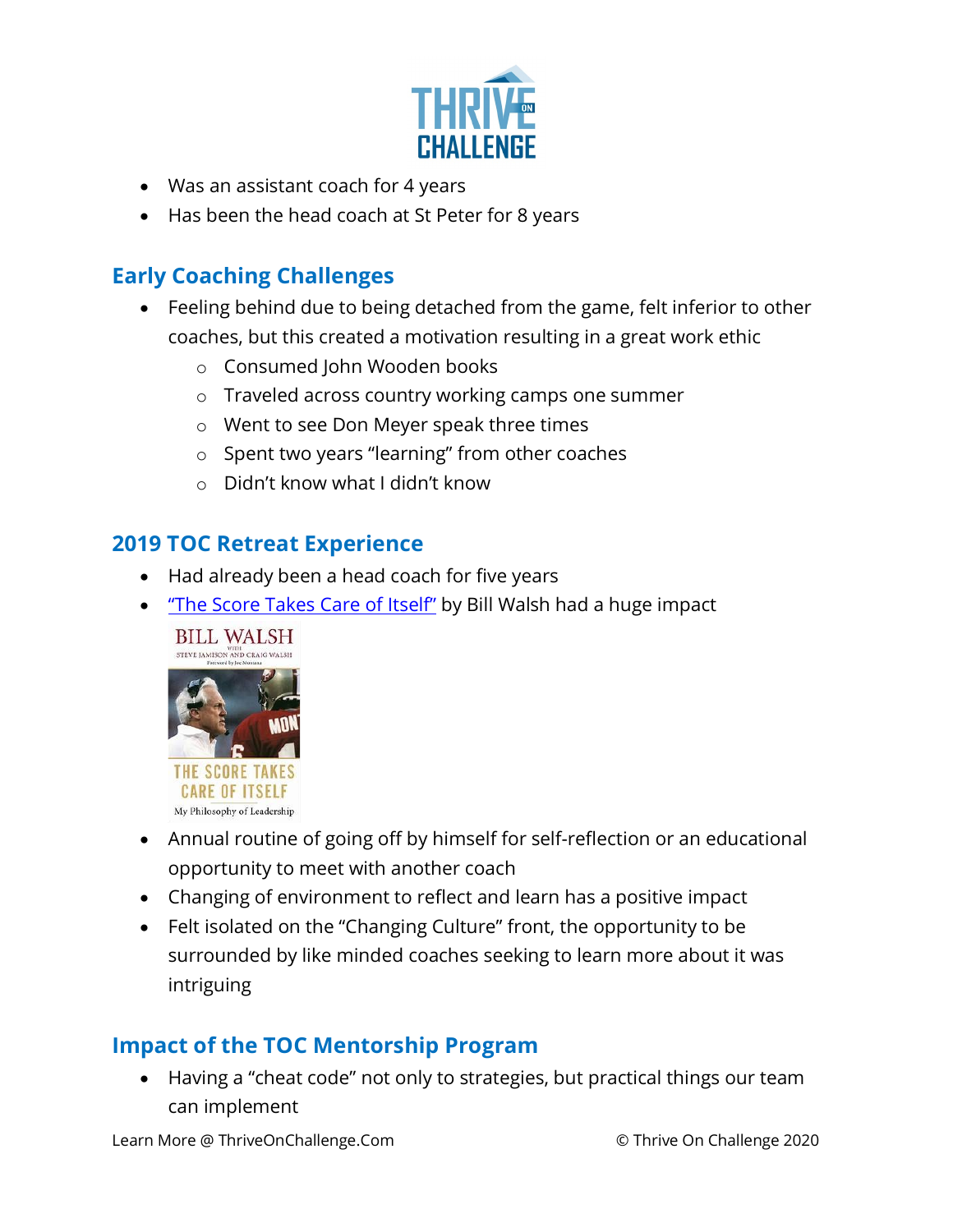

- Integrating additional tools and concepts into our already existing activities to strengthen them
- On court impact by implementing focused tools in practices
- Being able to share with a community of like minded coaches who understand what we're going through – this helps with the "I'm on an island" feelings that can come with coaching – it is comforting knowing I have the support of the TOC community

## **Mental Toughness**

- "Mental Warrior" mindset give players the tools to deal with all of the pressures they face today off the court
- It is important for players to understand it is ok for them to be "themselves"; we don't force them to conform; spend a lot of time allowing players to express themselves, we want them to find value in who they are as a person
- Implemented "Mental Health Wednesdays"
	- o Culture of upperclassmen being with underclassmen
	- $\circ$  Giving a freshman the opportunity to be heard by a senior changes them
	- o Parent feedback from parents of those freshmen has been positive; those freshmen are impacted because senior players they look up to want to have a conversation with them
	- o Connection builds confidence
- Everything we do at St Peter is trying to build confidence within our players, we are trying to build them up

#### **Lecture Hall**

- Comprised of entire program, freshmen through seniors and parents
- Seniors were onstage
	- o What they learned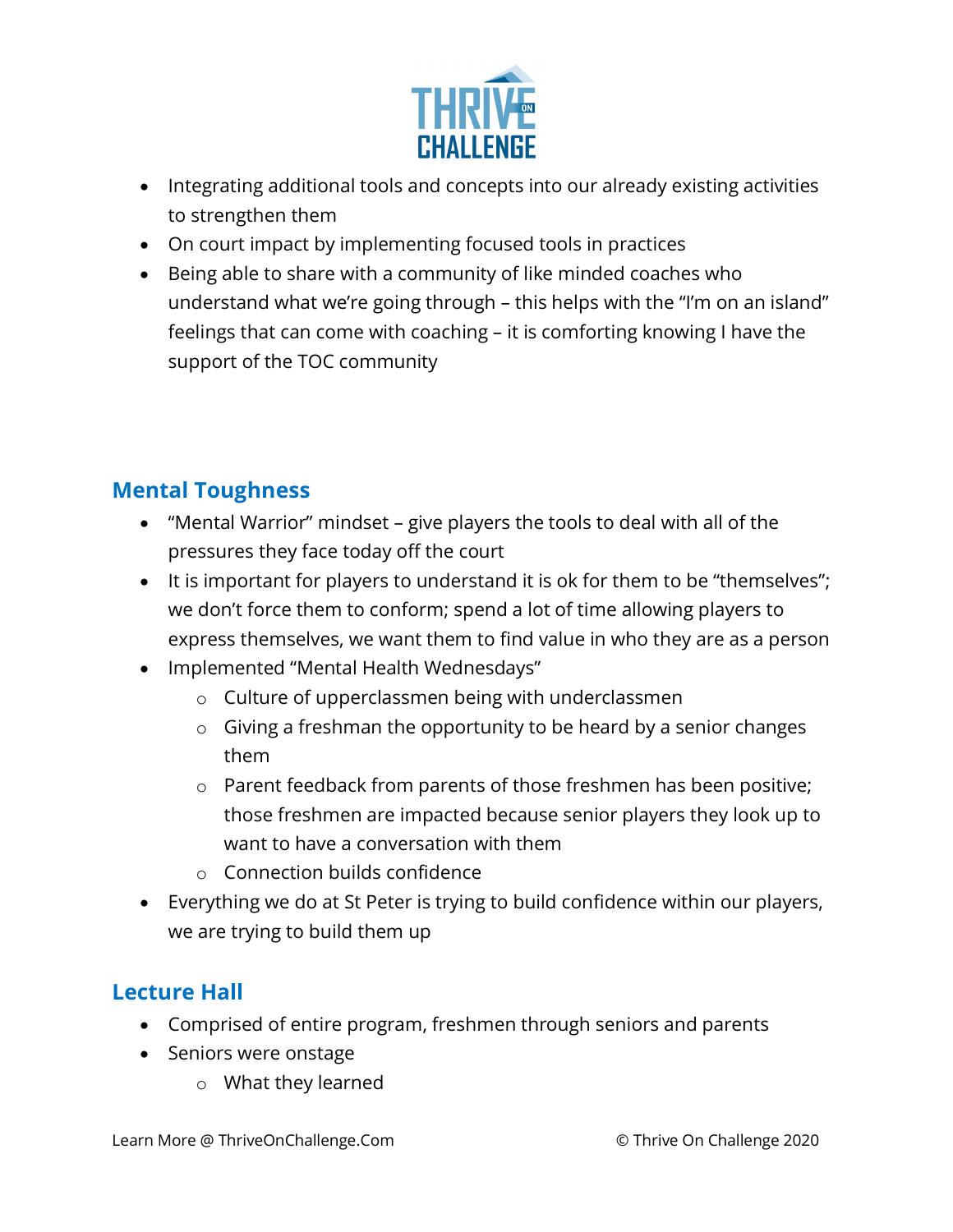

- o What they wished they had known as a freshman
- o Challenges they had to overcome
- o Q&A time
	- Audience could ask questions
	- **Incredibly impactful**
- o Players feel good when they are heard
- $\circ$  Players appreciate the opportunity to share their stories
- Studies show in the classroom teachers talk 80% of the time, coaching is likely similar, this provides our players a venue to tell their story, our way of being intentional in providing them the opportunity to share and connect

#### **The St Peter Identity**

- The players understand it is about family
- Character matters
- Its more about listening to your teammates and being aware of what they are going through
- Empathy put yourself into someone else's shoes
- We don't focus on wins or the scoreboard, those will take care of themselves
- We didn't win a lot of games this year, but we didn't have a bunch of disgruntled kids; we have players who felt like they had a valuable experience and felt like they were heard … "the best experience of their high school career"

## **St Peter Shocking Standard**

- Cleaning up after the game
	- o Taken from Don Meyer
- Not only pick up around our bench after games, but also the opposing bench
- Players and coaches also clean the bleachers after games, even in opposing gyms
- This has resulted in feedback from people outside of the program; this feedback is shared with program families via weekly newsletter
	- o Spends an hour to an hour and a half writing weekly newsletter on Sunday morning